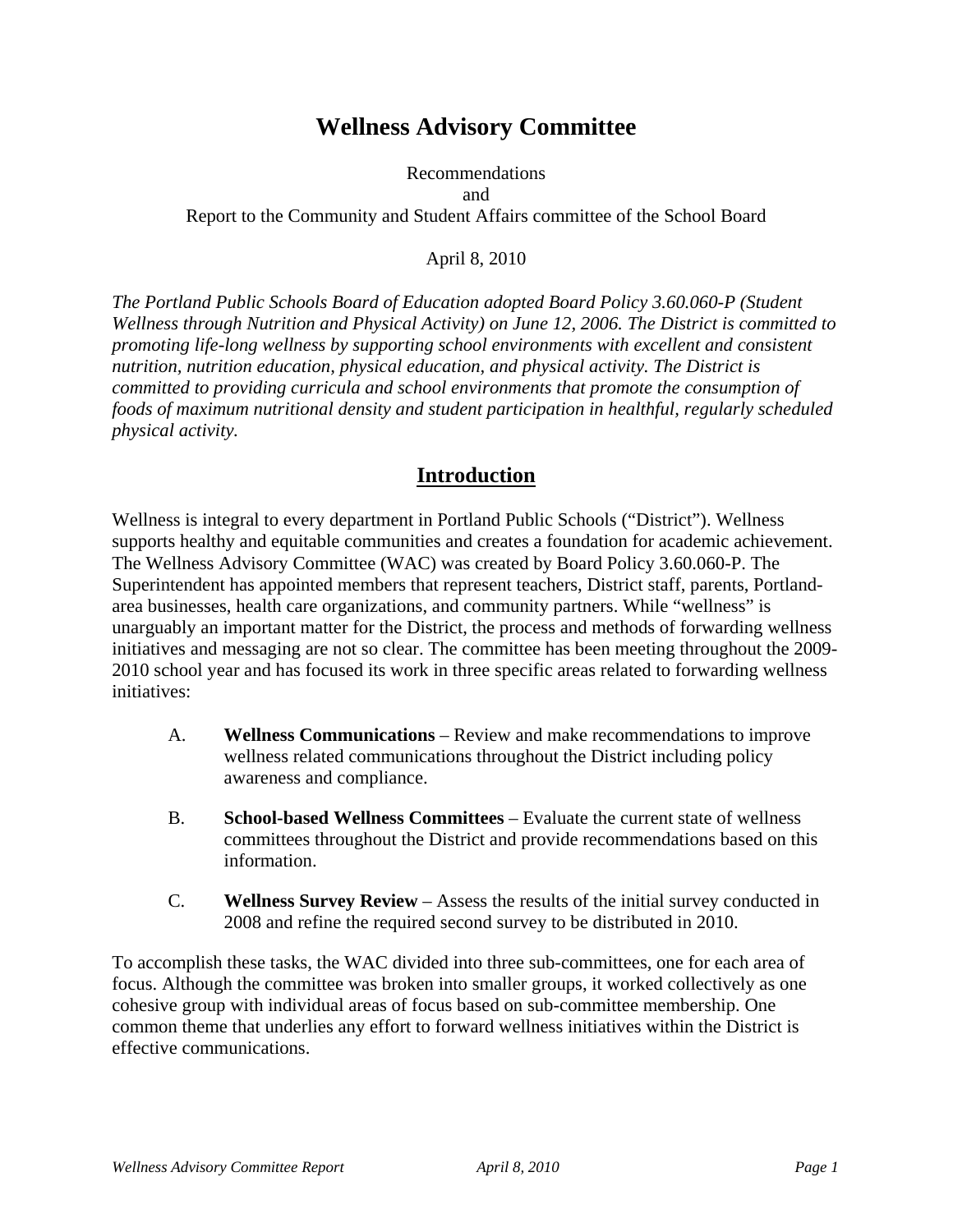# **Wellness Communications**

The Wellness Communications sub-committee recognizes that an agile and on-point communications strategy is vital for implementing and advancing the Portland Public Schools Wellness Policy. Inconsistent and incomplete messaging across various stakeholders significantly impacts the forwarding of wellness initiatives. The insular thinking that relegated wellness topics to a "Nutrition Services Department" matter have stifled broader recognition and compliance of the Wellness Policy. Today it is becoming more readily accepted that wellness matters are no longer an issue for one department, but rather a systemic issue that impacts virtually every department and stakeholder in the District. A clear, consistent, and easily understandable message that can cross departmental lines is much needed.

The Wellness Advisory Committee recommends that the District:

- 1. Develop and direct wellness messaging to
	- a. The Board of Education
	- b. Senior leadership
	- c. Schools: Via principals, health nurses, school wellness committees, cafeteria leads, PTAs, PE and health teachers, site councils, etc.
	- d. Community partners of PPS with a vested interested in promoting the Wellness **Policy**
	- e. Inter-school: Via cluster meetings, principal leadership development, teacher professional development
	- f. The community at-large: Via civic engagement, by partnering with organizations committed to health and health equity in the District
	- g. Employees: At the BESC, in all departments, and throughout the District
	- h. Families and Communities:
- 2. Communicate Wellness Policy directives through:
	- a. Social networking web sites
	- b. PPS web site
	- c. Eat. Think. Grow. web site
	- d. Email, PULSE, Administrators Connection, email blasts, etc.
	- e. School websites, newsletters, and newspapers (including neighborhood/community newspapers)
	- f. The biennial School Wellness Survey
	- g. Meetings with community, PTAs, principals, District employees, etc.
- 3. Educate its community on:
	- a. Wellness Policy and Administrative Directive and resources for their implementation
	- b. Best practices for wellness at the school level
	- c. Resources for information and funding (grants and other free money)
	- d. School menus and Nutrition Services initiatives
	- e. Wellness-related Board of Education actions
	- f. Wellness successes in the District and at schools
	- g. Departmental resources: FAM (Health & Safety), Nutrition Services, and others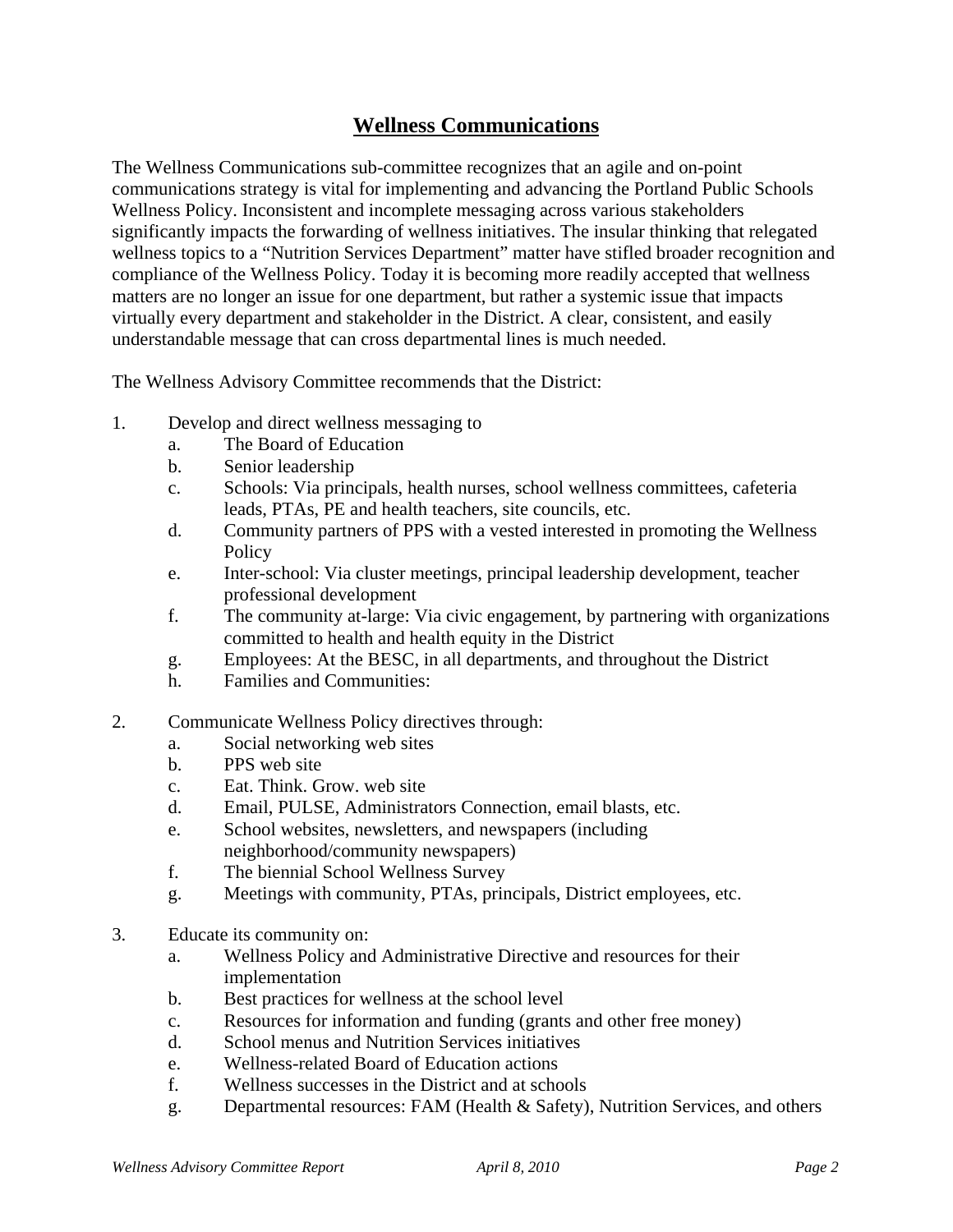# **School-based Wellness Committees**

The sub-committee's primary focus was to evaluate the current state of wellness committees throughout the District and provide recommendations based on this information. The subcommittee hopes to determine the percentage of schools that have wellness committees and provide recommendations to foster their growth and sustainability.

The School Wellness sub-committee has initiated a process to collect information from schools about their wellness committees. We recently requested information about school wellness committees via the weekly Admin Connection. Our following recommendations are based on the little response we have received from administration.

Our committee recommends that the School Board implement a strategic plan in order to increase the number of wellness committees within PPS. The committee would recommend schools appoint a key staff member to lead wellness committees at schools. In addition, the committee has found a lack of guidance for existing school wellness committees. The committee recommends the creation of a support/communication system for volunteers working on these issues. The committee suggests providing examples of activities or campaigns that school wellness committees could take action on such as:

- Trauma Nurses Talk Tough
- Poster Competition
- Health and Wellness Contests
- District Challenges

# **Wellness Survey Review**

In 2006 the Wellness Advisory Committee completed the review of the PPS Wellness Policy and the Administrative Directives (AD), which were approved by the District. The AD required that schools be surveyed to determine compliance with the Policy. A subcommittee, consisting of members of WAC and Stand for Children (STAND, a grassroots child advocacy organization focusing on public education), developed a survey based on the CDC model and focused on the PPS Wellness Policy and AD.

After approval by the District, that survey was administered by the PPS Office of Research & Evaluation in 2008. The overall response rate was 70 percent. The results may have been shared with the School Board, and summary data were posted on the web, but specific information was not returned to the schools.

The Policy and AD require that the survey be administered biannually. The sub-committee assessed the results of the initial survey and refined the required second survey. The overarching strategy was to decrease the response burden on individual schools, and focus questions on items that might give direction for additional activities and encourage long term goal setting for schools. We also formatted a proposed cover email that emphasized the goal is to identify how we can help schools meet the goals of the Policy and AD.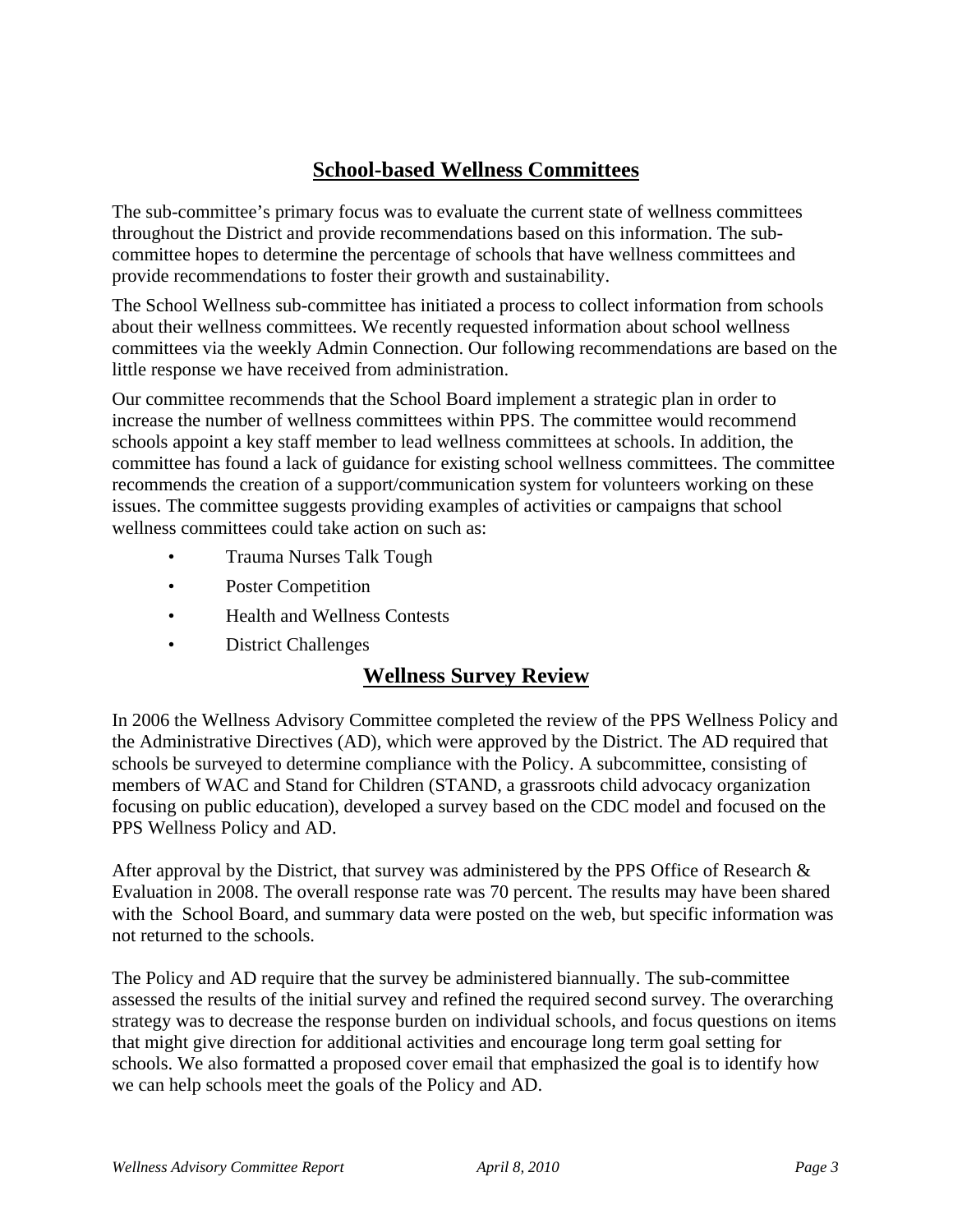The WAC Survey sub-committee considered each item. Several retained items were reworded to simplify the responses, and some follow up items were added that might provide information to guide ways to assist the schools. We spoke with Kristy Obbink to better understand the process of the prior and planned survey. The revised 2010 survey and cover email were reviewed and approved by the entire WAC in February 2010.

In early March, the survey and a draft cover email from the Superintendent were forwarded to Ms. Obbink. Ms. Obbink's plans were to request a cover letter from the Superintendent, and review the survey with the PPS Research & Evaluation staff and work with them to administer it online and collect results.

The results will allow indexing the current status of PPS "wellness" and whether it has changed in the last two years. Results would be shared with the School Board and posted on the new PPS Wellness website (to be developed this spring/summer). The sub-committee believes that each school also should receive a summary of their responses and a de-identified summary data from the schools in their category (K-8, HS, etc.).

### **Summary of Recommendations**

- 1. Identify the District administrator charged with implementing the District's Wellness Policy and strategy.
- 2. Support that administrator in creating an internal District Wellness Committee charged with the advancement, implementation, and assessment of the Wellness Policy District-wide. This committee should report to the Superintendent annually and should include representatives from the following departments:
	- a. Athletics
	- b. Communications and Community Engagement
	- c. Curriculum
	- d. Facilities and Asset Management (Health & Safety)
	- e. Nutrition Services
	- f. Office of Family/Community Engagement & Partnerships
	- g. Office of School Modernization
	- h. School Health Services
	- i. Student Services
	- j. Student and Academic Support
	- k. At least one Deputy Superintendent
	- l. One Wellness Advisory Committee member
- 3. Develop and disseminate clear, consistent, and easily understandable wellness messaging that crosses departmental and stakeholder lines consistent with the Wellness Policy.
- 4. Implement a strategic plan in order to increase the number of wellness committees within the Portland Public School system.